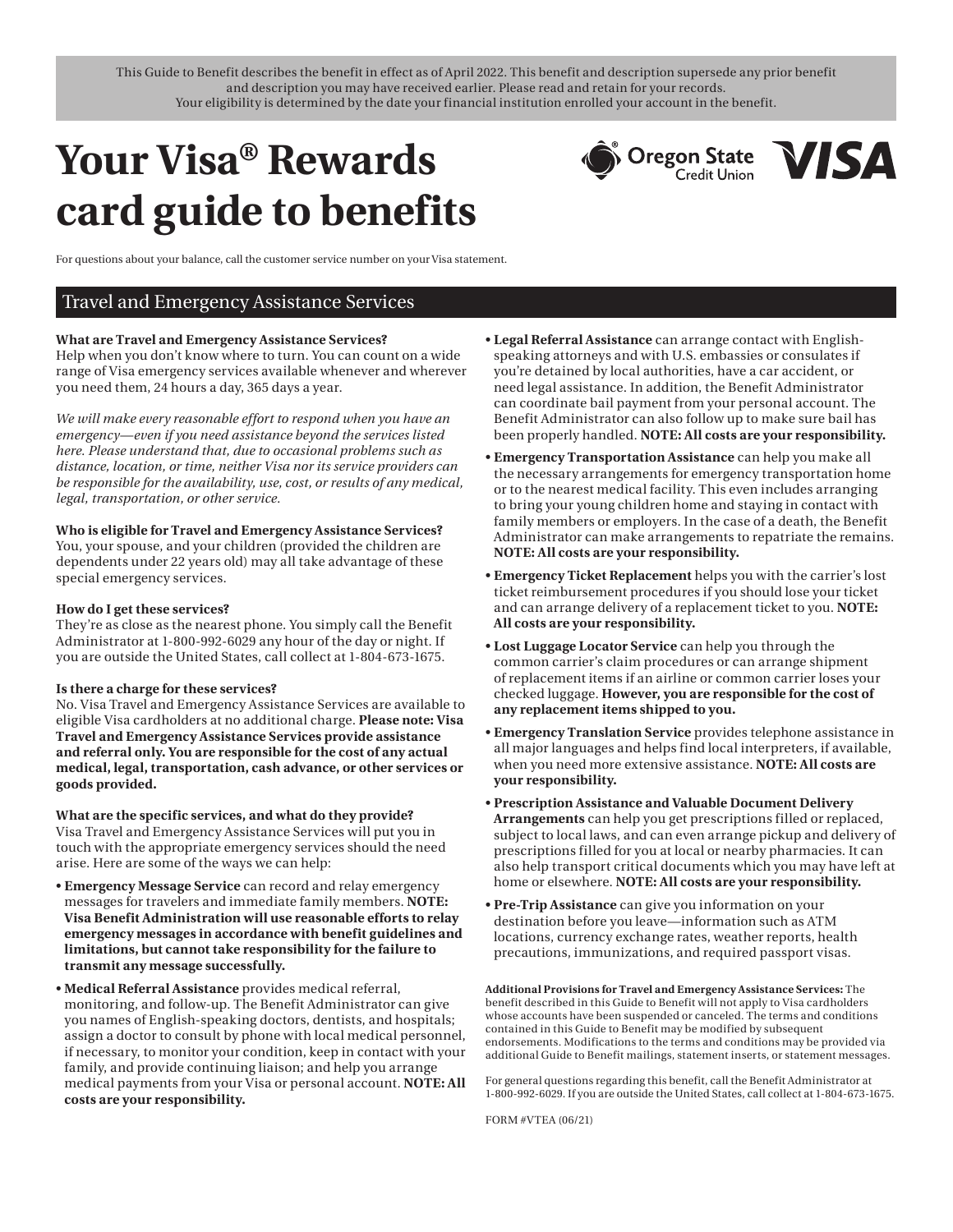# Travel Accident Insurance

## **Principal Sum: \$1,000,000**

**THIS IS AN ACCIDENTAL DEATH AND DISMEMBERMENT ONLY POLICY AND DOES NOT PAY BENEFITS FOR LOSS FROM SICKNESS**  This Description of Coverage is provided to all eligible Visa Rewards cardholders and replaces any and all Descriptions of Coverage previously issued to the insured with respect to insurance described herein.

# **Eligibility and Period of Coverage**

As a Visa Rewards cardholder, you are covered beginning on 1/1/10 or the date your credit card is issued, whichever is later. You and your dependents<sup>1</sup> become covered automatically when the entire Common Carrier fare is charged to your covered Visa Rewards card account ("Covered Persons"). It is not necessary to notify the financial institution, the Insurance Company, or the Plan Administrator when tickets are purchased. Coverage ends when the policy is terminated.

### **Benefits**

Subject to the terms and conditions, if a Covered Person's accidental bodily Injury occurs while on a Covered Trip and results in any of the following Losses within one (1) year after the date of the accident, the Insurance Company will pay the following percentage of the Principal Sum for accidental Loss of:

| One hand or one foot and the sight of one eye 100% |  |
|----------------------------------------------------|--|
|                                                    |  |
|                                                    |  |
|                                                    |  |
|                                                    |  |
|                                                    |  |

In no event will multiple charge cards obligate the Insurance Company in excess of the stated benefit for any one Loss sustained by a Covered Person as a result of any one accident.

The maximum amount payable for all Losses due to the same accident is the Principal Sum.

*Loss* means actual severance through or above the wrist or ankle joints with regard to hands and feet; entire and irrevocable loss of sight, speech or hearing; actual severance through or above the metacarpophalangeal joints with regard to thumb and index fingers. The life benefit provides coverage in the event of a Covered Person's death. If a Covered Person's body has not been found within one (1) year of disappearance, stranding, sinking, or wreckage of any Common Carrier in which the Covered Person was covered as a passenger, then it shall be presumed, subject to all other provisions and conditions of this coverage, the Covered Person suffered Loss of life.

*Injury* means bodily injury or injuries, sustained by the insured person which are the direct cause of Loss, independent of disease cause of Loss, independent of disease or bodily infirmity, and occurring while the Covered Person is covered under this policy, while the insurance is in force.

*Covered Trip* means a trip (a) while the Covered Person is riding on a Common Carrier as a passenger and not as a pilot, operator, or crew member; (b) charged to your Visa Rewards card; and (c) that begins and ends at the places designated on the ticket purchased for the trip. Covered Trip will also include travel on a Common Carrier (excluding aircraft), directly to, from, or at any Common Carrier terminal, which travel immediately precedes departure to or follows arrival at the destination designated on the ticket purchased for the Covered Trip.

*Common Carrier* means any scheduled airline, land, or water conveyance licensed for transportation of passengers for hire.

*Exclusion:* No payment will be made for any Loss that occurs in connection with, or is the result of: (a) suicide, attempted suicide, or intentionally self-inflicted injury; (b) any sickness or disease; (c) travel or flight on any kind of aircraft or Common Carrier except as a farepaying passenger in an aircraft or on a Common Carrier operated on a regular schedule for passenger service over an established route; or (d) war or act of war, whether declared or undeclared.

*Beneficiary:* Benefit for Loss of life is payable to your estate, or to the beneficiary designated in writing by you. All other benefits are payable to you.

*Notice of Claim:* Written Notice of claim, including your name and reference to Visa Rewards, should be mailed to the Plan Administrator within twenty (20) days of a covered Loss or as soon as reasonably possible. The Plan Administrator will send the claimant forms for filing proof of Loss.

*The Cost:* This travel insurance is purchased for you by your financial institution.

*Description of Coverage:* This description of coverage details material facts about a Travel Accident Insurance Policy which has been established for you and is underwritten by Virginia Surety Company, Inc. Please read this description carefully. All provisions of the plan are in the policy, issued to the financial institution trust. Any difference between the policy and this description will be settled according to the provisions of the policy.

### **Questions**

Answers to specific questions can be obtained by writing to the **Plan Administrator:** 

> cbsi™ Enhancement Services 550 Mamaroneck Avenue, Suite 309 Harrison, NY 10528

Underwritten by: Virginia Surety Company, Inc. 175 West Jackson Boulevard Chicago, IL 60604

1 Your spouse and unmarried dependent child(ren) under age 19 (25 if a full-time student). No age limit for incapacitated child. Incapacitated child means a child incapable of self-sustaining employment by reason of mental retardation or physical handicap and chiefly dependent on you for support and maintenance. Dependent child(ren) receive 50% of your benefit amount.

**Additional Provisions for Travel Accident Insurance:** Travel Accident Insurance is provided under a master policy of insurance issued by Virginia Surety Company, Inc. (herein referred to as "Company"). We reserve the right to change the benefts and features of all these programs.

The financial institution or the Company can cancel or choose not to renew the Insurance coverages for all Insureds. If this happens, the fnancial institution will notify the accountholder at least thirty (30) days in advance of the expiration of the policy. Such notices need not be given if substantially similar replacement coverage takes efect without interruption and is provided by the same insurer. Insurance benefts will still apply to Covered Trips commenced prior to the date of such cancellation or non-renewal, provided all other terms and conditions of coverage are met. Travel Accident Insurance does not apply if your Visa Rewards card privileges have been suspended or canceled. However, insurance benefts will still apply to Covered Trips commenced prior to the date that your account is suspended or canceled provided all other terms and conditions of coverage are met.

Coverage will be void if, at any time, the accountholder has concealed or misrepresented any material fact or circumstance concerning this coverage or the subject thereof or the accountholder's interest herein, or in the case of any fraud or false swearing by the Insured relating thereto. No person or entity other than the accountholder shall have any legal or equitable right, remedy, or claim for insurance proceeds and/or damages under or arising out of this coverage.

No action at law or in equity shall be brought to recover on this coverage prior to the expiration of sixty (60) days afer proof of loss has been furnished in accordance with the requirements of this Description of Coverage.

The Company, at its expense, has the right to have you examined as often as reasonably necessary while a claim is pending. The Company may also have an autopsy made unless prohibited by law.

FORM #VTAI (06/21)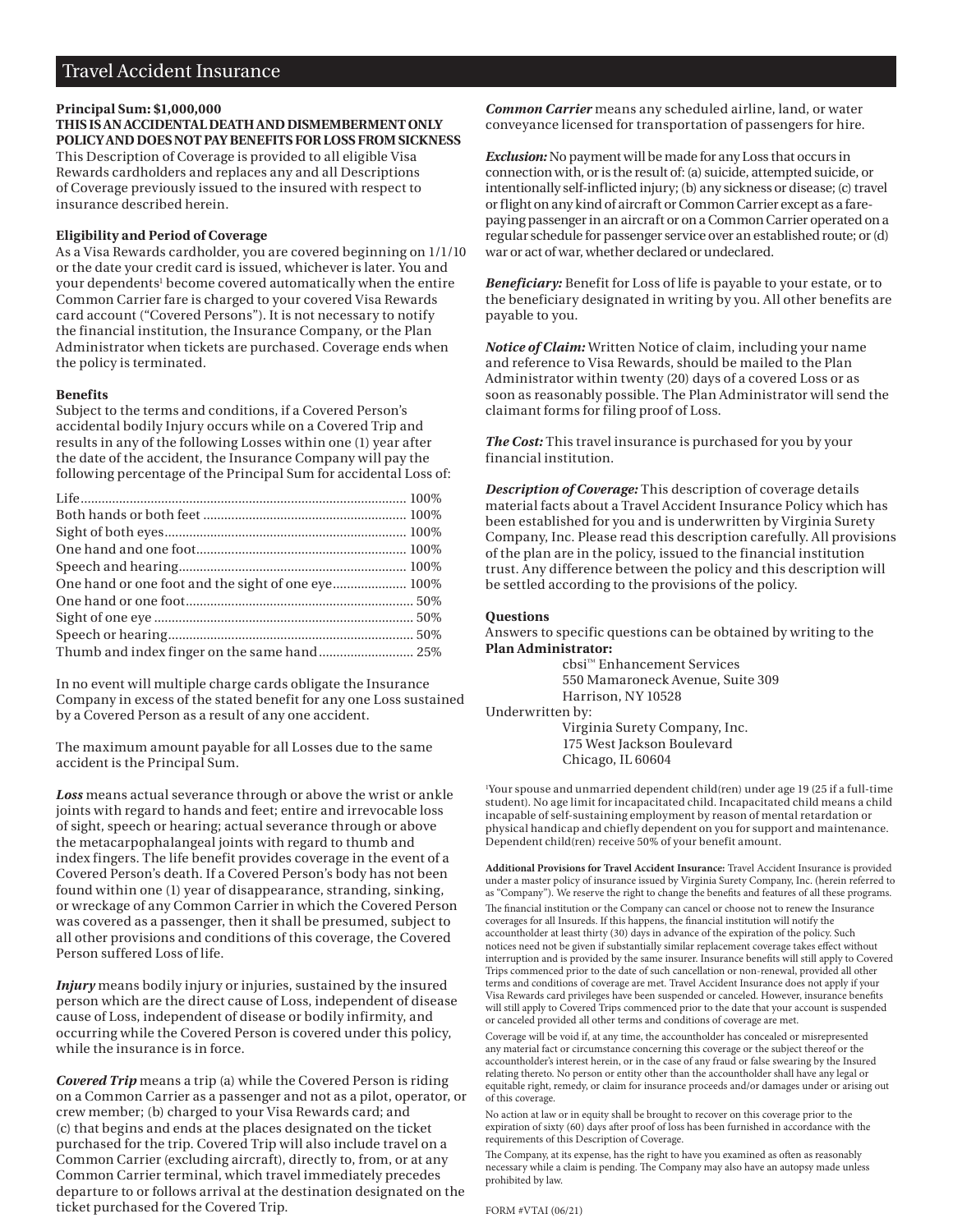# Auto Rental Collision Damage Waiver Program

No cardholder wants to incur the expense of repairing or replacing a rented car. But accidents do happen, and vehicles do get stolen. No matter what happens to Your rental car, You can be covered with Auto Rental Collision Damage Waiver. Auto Rental Collision Damage Waiver reimburses You for damages caused by theft or collision – up to the Actual Cash Value of most rented cars. Auto Rental Collision Damage Waiver covers no other type of loss. For example, in the event of a collision involving Your rented vehicle, damage to any other driver's car or the injury of anyone or anything is not covered. Rental periods of fifteen (15) consecutive days within Your country of residence and thirty-one (31) consecutive days outside it are both covered. (Longer rental periods, however, are not covered.)

You are eligible for this benefit if Your name is embossed on an eligible card issued in the United States and You use it to initiate and complete Your entire car rental transaction. Only You as the primary car renter and any additional drivers permitted by the Rental Car Agreement are covered.

### **How Auto Rental Collision Damage Waiver works with other insurance**

Auto Rental Collision Damage Waiver covers theft, damage, valid loss-of-use charges imposed and substantiated by the auto rental company, administrative fees and reasonable and customary towing charges, due to a covered theft or damage, to the nearest qualified repair facility.

If You *do* have personal automobile insurance or other insurance that covers theft or damage, this benefit reimburses You for the deductible portion of Your car insurance or other insurance, along with any unreimbursed portion of administrative and loss-of-use charges imposed by the car rental company, as well as reasonable towing charges while the car was Your responsibility.

If You *do not* have personal automobile insurance or any other insurance, the benefit reimburses You for covered theft, damage, or administrative and loss-of-use charges imposed by the rental company, as well as reasonable towing charges that occur while You are responsible for the vehicle.

If You are renting outside of Your country of residence, the coverage provided under this benefit is primary and reimburses You for covered theft, damage, or administrative and loss-of-use charges imposed by the rental company, as well as reasonable towing charges that occur while You are responsible for the vehicle.

### **How to use Auto Rental Collision Damage Waiver**

- 1. Use Your card to initiate and complete Your entire car rental transaction.
- 2. Review the auto rental agreement and decline the rental company's collision damage waiver (CDW/LDW) option, or a similar provision, as accepting this coverage will cancel out Your benefit. If the rental company insists that You purchase their insurance or collision damage waiver, call the Benefit Administrator for assistance at 1-800-348-8472. Outside the United States, call collect at 1-804-673-1164.

# **Before You leave the lot, be sure to check the car for any prior damage.**

This benefit is in effect during the time the rental car is in Your (or an authorized driver's) control, and it terminates when the rental company reassumes control of their vehicle.

This benefit is available in the United States and most foreign countries (**with the exception of Israel, Jamaica, the Republic of Ireland or Northern Ireland**). However, this benefit is not available where precluded by law, or where it's in violation of the territory terms of the auto rental agreement, or when prohibited by individual merchants. **Because regulations vary outside the United States, check with Your auto rental company and the** 

# **Benefit Administrator before You travel, to be sure that Auto Rental Collision Damage Waiver will apply.**

### **Vehicles not covered**

Certain vehicles are *not* covered by this benefit; they consist of expensive, exotic, and antique cars; cargo vans; certain vans; vehicles with an open cargo bed; trucks; motorcycles; mopeds; motorbikes; limousines; and recreational vehicles.

Examples of expensive or exotic cars are the Alfa Romeo, Aston Martin, Bentley, Corvette, Ferrari, Jaguar, Lamborghini, Lotus, Maserati, Maybach, McLaren, Porsche, Rolls Royce, and Tesla. However, selected models of Audi, BMW, Mercedes-Benz, Cadillac, Infiniti, Land Rover, Lexus, Lincoln, and Range Rover **are** covered.

An antique car is defined as one that is over twenty (20) years old, or one that has not been manufactured for ten (10) years or more.

Vans are not covered. But those designed as small-group transportation vehicles (seating up to nine (9) people, including the driver) are covered.

### **If You have questions about a specific vehicle's coverage or organization where the vehicle is being reserved, call the Benefit Administrator at 1-800-348-8472, or call collect outside the United States at 1-804-673-1164.**

### **Related instances and losses not covered**

• Any obligation You assume under any agreement (other than the deductible on Your personal auto policy)

- Any violation of the auto rental agreement or this benefit
- Injury of anyone, or damage to anything, inside or outside the Rental Vehicle
- Loss or theft of personal belongings
- Personal liability
- Expenses assumed, waived, or paid by the auto rental company, or its insurer
- The cost of any insurance, or collision damage waiver, offered by or purchased through the auto rental company
- Depreciation of the Rental Vehicle caused by the incident including, but not limited to, "diminished value"
- Expenses reimbursable by Your insurer, employer, or employer's insurance
- Theft or damage due to intentional acts, or due to the driver(s) being under the influence of alcohol, intoxicants, or drugs, or due to contraband, or illegal activities
- Wear and tear, gradual deterioration, or mechanical breakdown
- Items not installed by the original manufacturer
- Damage due to off-road operation of the Rental Vehicle
- Theft or damage due to hostility of any kind (including, but not limited to, war, invasion, rebellion, insurrection, or terrorist activities)
- Confiscation by authorities
- Vehicles that do not meet the definition of covered vehicles
- Rental periods that either exceed, or are intended to exceed, fifteen (15) consecutive days, within Your country of residence, or thirty-one (31) days outside Your country of residence
- Leases and mini leases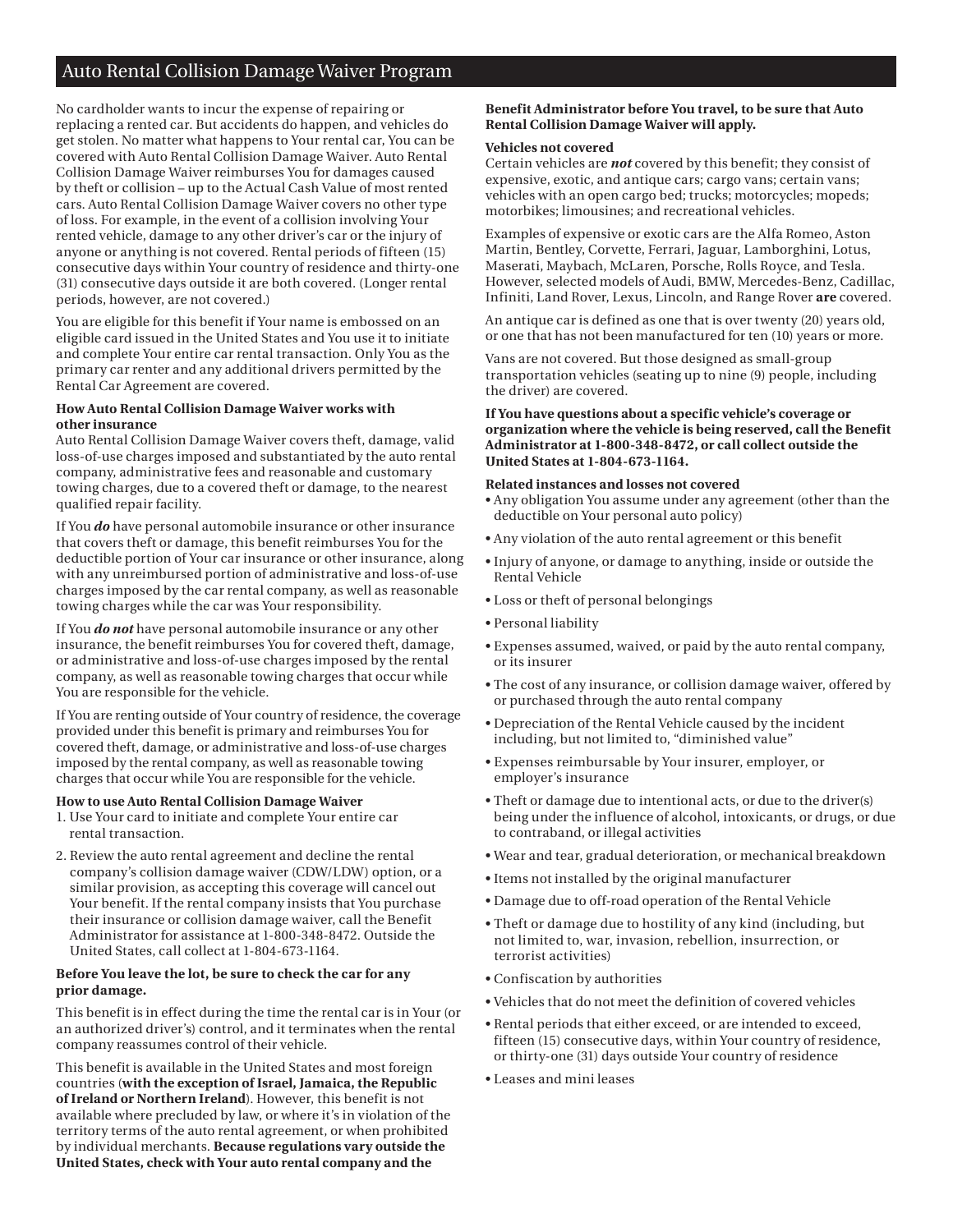# Auto Rental Collision Damage Waiver Program continued

- Theft or damage as a result of the authorized driver's and/or cardholder's lack of reasonable care in protecting the Rental Vehicle before and/or after damage or theft occurs (for example, leaving the car running and unattended)
- Theft or damage reported more than forty-five (45) days\* after the date of the incident
- Theft or damage for which a claim form has not been received within ninety (90) days\* from the date of the incident
- Theft or damage for which all required documentation has not been received within three hundred and sixty-five (365) days after the date of the incident
- Theft or damage from rental transactions that originated in Israel, Jamaica, the Republic of Ireland, or Northern Ireland
- Losses caused by or resulting from a Cyber Incident

### \***Not applicable to residents in certain states**

### **Filing a claim**

It is Your responsibility as a cardholder to make every effort to protect Your Rental Vehicle from damage or theft. If You have an accident, or Your Rental Vehicle has been stolen, immediately call the Benefit Administrator at **1-800-348-8472** to report the incident, regardless of whether Your liability has been established. Outside the United States, call collect at **1-804-673-1164**.

You should report the theft or damage as soon as possible but no later than **forty-five (45) days** from the date of the incident.

The Benefit Administrator reserves the right to deny any claim containing charges that would not have been included if notification occurred before the expenses were incurred. Thus, it's in Your best interest to notify the Benefit Administrator immediately after an incident. Reporting to any other person will not fulfill this obligation.

# **What You must submit to file a claim**

At the time of the theft or damage, or when You return the Rental Vehicle, ask Your car rental company for the following documents: • A copy of the accident report form

- A copy of the initial and final auto rental agreements (front and back)
- A copy of the repair estimate and itemized repair bill
- Two (2) photographs of the damaged vehicle, if available
- A police report, if obtainable
- A copy of the demand letter which indicates the costs You are responsible for and any amounts that have been paid toward the claim

Submit all of the above documents from the rental company, along with the following documents, to the Benefit Administrator:

- The completed and signed Auto Rental Collision Damage Waiver claim form (Important: This must be postmarked within ninety (90) days\* of the theft or damage date, even if all other required documentation is not yet available – **or Your claim may be denied**).
- A copy of Your monthly billing statement (showing the last four digits of the Account number) demonstrating that the entire rental transaction was made on Your eligible Account.
- A statement from Your insurance carrier (and/or Your employer or employer's insurance carrier, if applicable), or other reimbursement showing the costs for which You are responsible, and any amounts that have been paid toward the claim. Or, if You have no applicable insurance or reimbursement, a statement of no insurance or reimbursement is required.
- A copy of Your primary insurance policy's Declarations Page (if applicable) to confirm Your deductible (This means the

document(s) in Your insurance policy that lists names, coverages, limits, effective dates, and deductibles).

• Any other documentation required by the Benefit Administrator to substantiate the claim.

Finally, please note that all remaining documents must be postmarked within three hundred and sixty-five (365) days\* of the theft or damage date **or Your claim may be denied**.

### **\*Not applicable to residents of certain states.**

# **For faster filing, or to learn more about Auto Rental Collision Damage Waiver, visit <www.eclaimsline.com>.**

### **Finalizing Your claim**

Your claim will typically be finalized within 15 (fifteen) days after the Benefit Administrator has received all the documentation needed to substantiate Your claim.

# **Transference of claims**

Once Your claim has been paid, all Your rights and remedies against any party in regard to this theft or damage will be transferred to the Benefit Administrator, to the extent of the cost of payment made to You. You must give the Benefit Administrator all assistance as may reasonably be required to secure all rights and remedies.

# **Definitions**

**Account** means Your credit or debit card Accounts.

**Actual Cash Value** means the amount a Rental Vehicle is determined to be worth based on its market value, age and condition at the time of loss.

**Computer Programs** means a set of related electronic instructions which direct the operations and functions of a computer or device connected to it, which enable the computer or device to receive, process, store, retrieve or send data.

**Cyber Incident** means any of the following acts:

- (a) unauthorized access to or use of Your Digital Data or Rental Vehicle;
- (b) alteration, corruption, damage, reduction in functionality, manipulation, misappropriation, theft, deletion, erasure, loss of use or destruction of Your Digital Data or Rental Vehicle;
- (c) transmission or introduction of a computer virus or harmful code, including ransomware, into or directed against Your Digital Data or Rental Vehicle;
- (d) restriction or inhibition of access to or directed against Your Digital Data or Rental Vehicle;
- (e) computer errors, including human operating error or omission; power failure, surge, or diminution of electronic systems; or mistakes in legitimate electronic code or damage from code installed on a Rental Vehicle during the manufacturing process, upgrade process, or normal maintenance.

**Digital Data** means information, concepts, knowledge, facts, images, sounds, instructions, or Computer Programs stored as or on, created or used on, or transmitted to or from computer software (including systems and applications software) on hard or floppy disks, CD-ROMs, tapes, drives, cells, data processing devices or any other repositories of computer software which are used with electronically controlled equipment. Digital Data shall include the capacity of a Rental Vehicle to store information, process information, and transmit information over the internet.

**Eligible Person** means a cardholder who pays for their auto rental by using their eligible Account.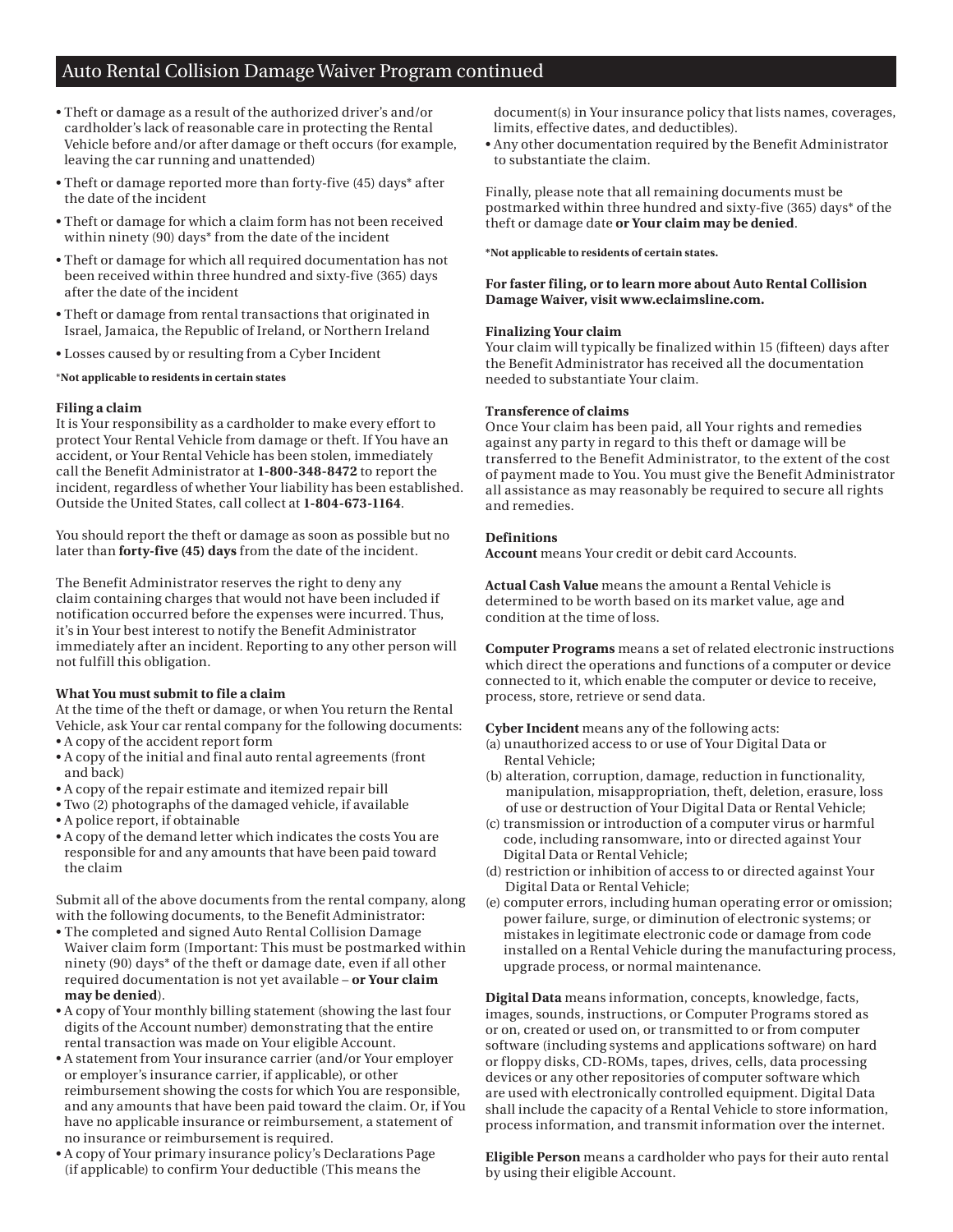# Auto Rental Collision Damage Waiver Program continued

**Rental Car Agreement** means the entire contract an eligible renter receives when renting a Rental Vehicle from a rental car agency which describes in full all of the terms and conditions of the rental, as well as the responsibilities of all parties under the contract.

**Rental Vehicle** means a land motor vehicle with four or more wheels as described in the participating organization's disclosure statement which the eligible renter has rented for the period of time shown on the Rental Car Agreement and does not have a manufacturer's suggested retail price exceeding the amount shown on the participating organization's disclosure statement.

**You or Your** means an Eligible Person who uses their eligible card to initiate and complete the rental car transaction.

### **Additional provisions for Auto Rental Collision Damage Waiver**

- Signed or pinned transactions are covered as long as You use Your eligible Account to secure the transaction.
- You shall do all things reasonable to avoid or diminish any loss covered by this benefit. This provision will not be unreasonably applied to avoid claims.
- If You make any claim knowing it to be false or fraudulent in any respect, no coverage shall exist for such claim, and Your benefit may be cancelled. Each cardholder agrees that representations regarding claims will be accurate and complete. Any and all relevant provisions shall be void in any case of fraud, intentional concealment, or misrepresentation of material fact.
- No legal action for a claim may be brought against the Provider until sixty (60) days after the Provider receives Proof of Loss. No legal action against the Provider may be brought more than two (2) years after the time for giving Proof of Loss. Further, no legal action may be brought against the Provider unless all the terms of the Guide to Benefits have been complied with fully.
- This benefit is provided to eligible cardholders at no additional cost. The terms and conditions contained in this Guide to Benefits may be modified by subsequent endorsements. Modifications to the terms and conditions may be provided via additional Guide to Benefits mailings, statement inserts, statement messages or electronic notification. The benefits described in this Guide to Benefits will not apply to cardholders whose Accounts have been suspended or cancelled.
- Termination dates may vary by financial institutions. Your financial institution can cancel or non-renew the benefits for cardholders, and if they do, they will notify You at least thirty (30) days in advance. Indemnity Insurance Company of North America ("Provider") is the underwriter of these benefits and is solely responsible for its administration and claims. The Benefit Administrator provides services on behalf of the Provider.
- After the Benefit Administrator has paid Your claim, all Your rights and remedies against any party in respect of this claim will be transferred to the Benefit Administrator to the extent of the payment made to You. You must give the Benefit Administrator all assistance as may reasonably be required to secure all rights and remedies.
- This benefit does not apply to the extent that trade or economic sanctions or other laws or regulations prohibit the provision of insurance, including, but not limited to, the payment of claims.

**For more information about the benefit described in this guide, call the Benefit Administrator at 1-800-348-8472, or call collect outside the U.S. at 1-804-673-1164.** 

FORM #ARCDW – 2021 (Stand 06/21)

# NortonLifeLock

### **Smart tools**

Identity theft continues to evolve and so do NortonLifeLock solutions.

Your Oregon State Credit Union Visa Rewards card includes **ID Navigator** Powered by NortonLifeLock.

No one can prevent all identity theft, so staying informed and knowing what to do when your identity is threatened can give you greater peace of mind.

**How ID Navigator Powered by NortonLifeLock™ can help: Dark Web Monitoring** – continuously patrols the dark web and private forums looking for personal information that may belong to you. Should it be found, notifications are sent with suggested steps.

**Data Breach Notifications** – sends notifications on large-scale breaches so you can act quickly should a breach affect your personal information.

**Stolen Wallet Assist** – a stolen wallet can mean a lost identity. If your wallet is stolen, you will receive guidance to help you cancel or replace key documents like your credit cards, driver's license, Social Security cards, insurance cards and more.

**One-Bureau Credit Monitoring Alerts<sup>1</sup>** – helps you stay on top of your credit to help detect fraud more quickly. Alerts are sent when key changes are made to your credit file with a major credit bureau. **Credit, Bank and Utility Account Freezes** – provides instructions and links so you can quickly freeze credit, bank and utility files with each consumer reporting company to help protect you against criminals opening unauthorized accounts in your name.

**Restoration Assist** – U.S.-based Identity Restoration Specialists are available Monday to Friday, 6 a.m. – 5 p.m. PST, with guidance and with next steps to assist you should you become a victim of identity theft or other suspicious activity. Note: Visa cardholders will have access to special discounts if they are interested in purchasing a more robust identity theft offering that includes additional restoration features, such as the LifeLock Million Dollar Protection™ Package.

### **Enroll in ID Navigator at <www.cardbenefitidprotect.com>**

**U.S.-based Member Services and Support** is available Monday to Friday, 6 a.m. – 6 p.m. PST, and Saturday, 7 a.m. – 1 p.m. PST.

No one can prevent all identity theft.

1 Two requirements must be met to receive the One-Bureau Credit Monitoring feature: (i) your identity must be successfully verified with Equifax; and (ii) Equifax must be able to locate your credit file that contains sufficient credit history information. If these requirements are not met, you will not receive Credit Features from Equifax. You will receive Credit Features once the verification process is successfully completed. Any credit monitoring from Equifax will take several days to begin after your successful plan enrollment.